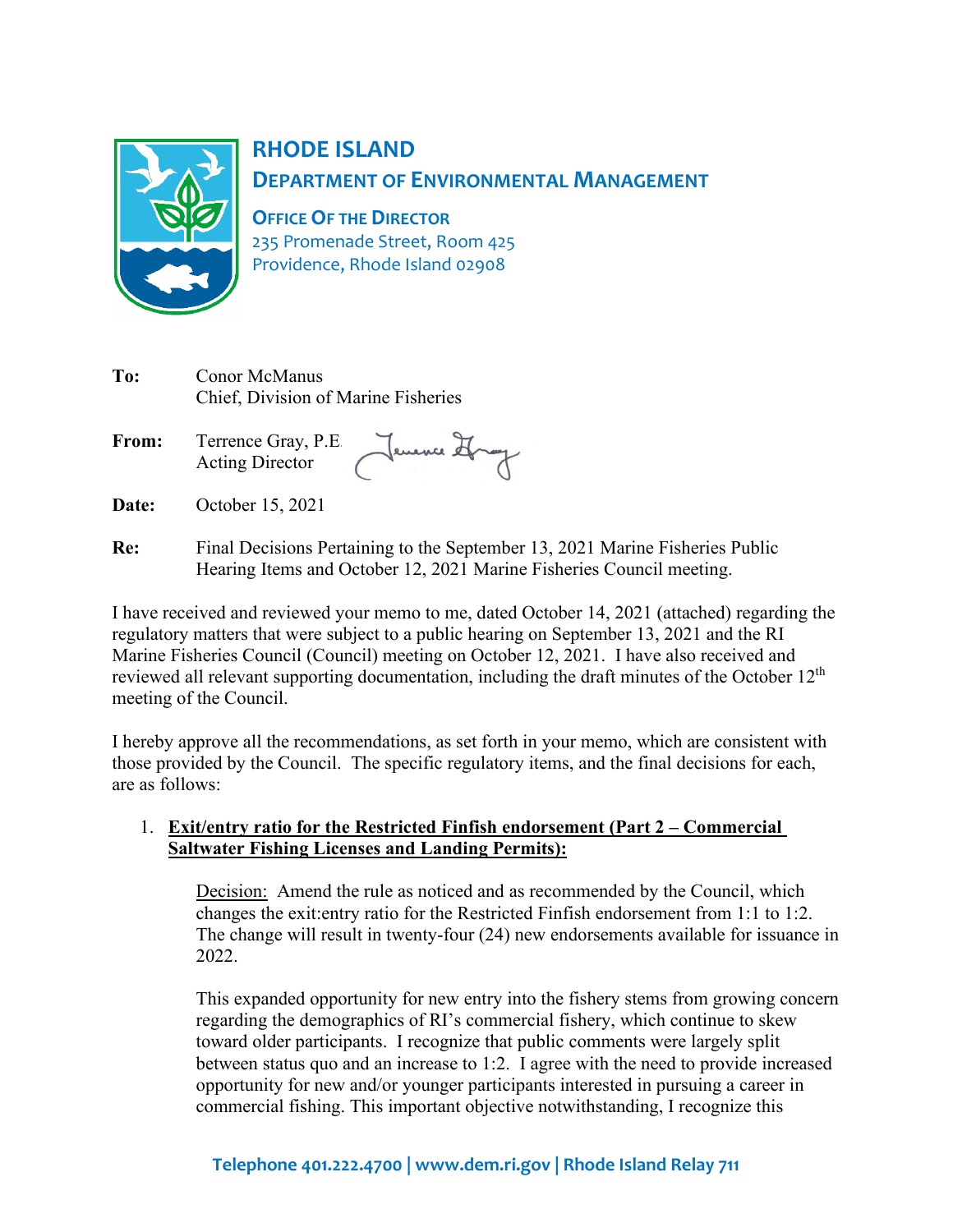change is likely to lead to a modest increase in effort in the quota-managed fisheries linked to the endorsement, which could affect harvest rates for current participants. I thereby call upon the Division to closely monitor harvest rates in the year ahead, with particular emphasis on early-season closures for restricted finfish species, and vet this information during the workshops, hearings and Council meeting conducted next year when these regulations are subject to annual review.

#### 2. **Proposed amendments to Floating Fish Trap regulations (Part 6 – General Equipment Provisions):**

Decision: Amend the rule as noticed and as recommended by the Council, which provides for an improved administrative process for the issuance of a new floating fish trap (FFT) permits, and also clarifies various regulatory provisions pertaining to the FFT regulations.

#### 3. **Shellfish harvest schedules in Greenwich Bay, Bristol Harbor, and Bissel Cove/Fox Island, Shellfish Management Areas (Part 4 – Shellfish):**

Decision: Amend the rule as proposed and as recommended by the Council, which provides for a December 2021 harvest schedule for Greenwich Bay and Bissel Cove/Fox Island Shellfish Management Areas.

#### 4. **Providence River Shellfish Management Area harvest schedule (Part 4 – Shellfish):**

Decision: Amend the rule as recommended by the Council, which provides for a December 2021 harvest schedule for the Providence River Shellfish Management Area.

Designing the appropriate harvest schedule for this newly opened management area is critical to ensuring a sustainable stock and the fishery it supports. I appreciate the Division's concern regarding additional harvest in December, based on the volume of quahogs already harvested from the area this year, which is very close to the MSY estimate and the associated risk of overfishing the resource. However, I feel that three additional days of harvest strikes a reasonable balance between 1) the interests of industry and seafood consumers during a period of high consumer demand and 2) the relatively low risk of overfishing given the precautionary aspects of the MSY estimate for 2021 and the small number of additional days the area will be open to harvest in December. It is understood that the total harvest from this area during 2021, including harvests taken during the new openings in December, will influence the total allowable catch for 2022. I therefore call upon the Division to closely monitor participation and harvest rates for the December openings and use the total landings data for the year, along with updated fisheries-independent survey data to reassess stock status, and provide a robust maximum sustainable yield (MSY) estimate for 2022. In keeping with comments offered by the Council, the Division should consider the ecosystem services provided by differential densities of quahogs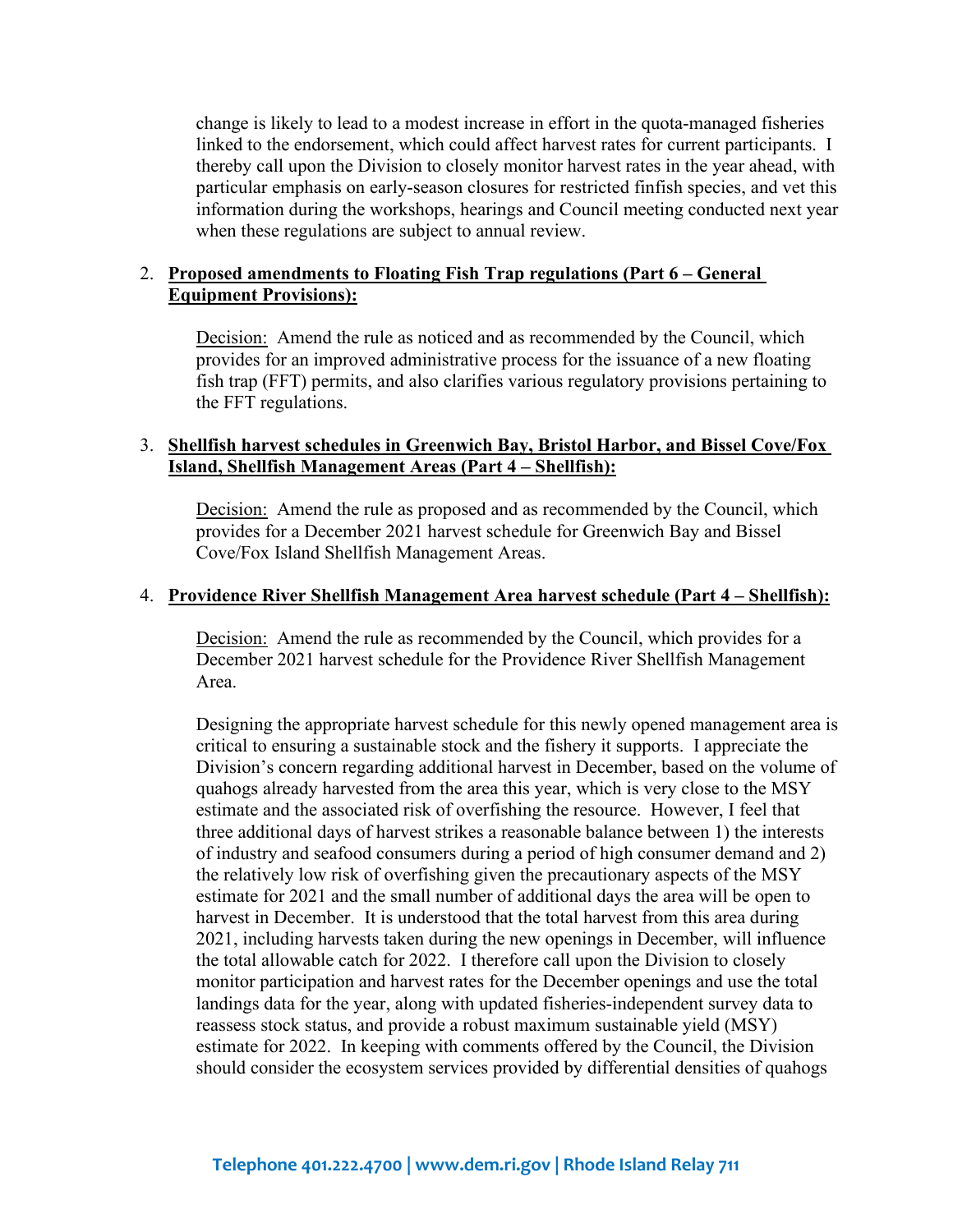in the management area and account for this as best as possible when providing catch advice for 2022.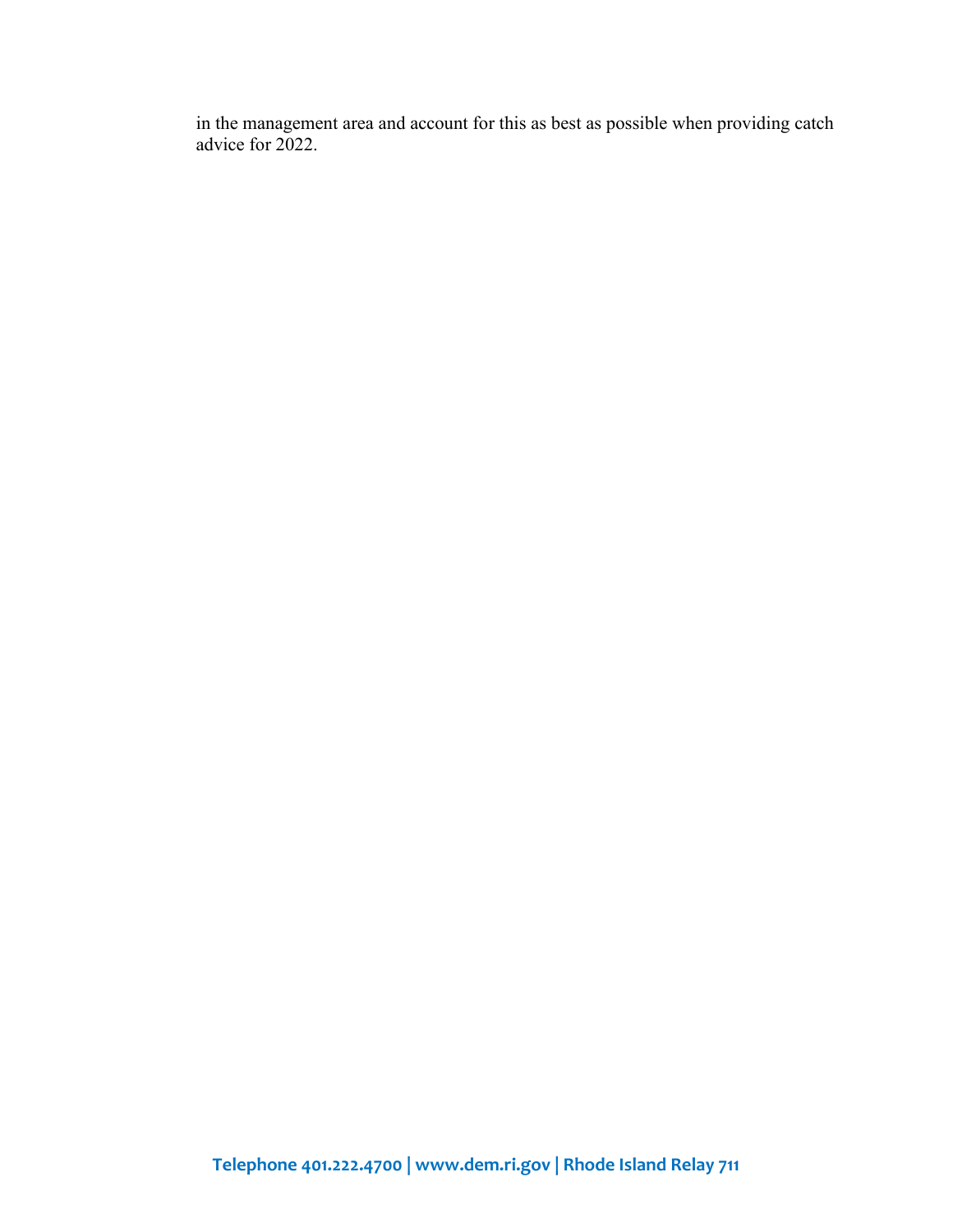

**RHODE ISLAND DEPARTMENT OF ENVIRONMENTAL MANAGEMENT DIVISION OF MARINE FISHERIES** 3 Fort Wetherill Road Jamestown, Rhode Island 02835

## INTER-OFFICE MEMO

- TO: Terrence Gray, P.E. Acting Director
- FROM: Conor McManus, Chief  $MCM$
- DATE: October 14, 2021

SUBJECT: Decisions regarding proposed regulation amendments that were subject of a public hearing held on September 13, 2021, and a RI Marine Fisheries Council (RIMFC) meeting on October  $12<sup>th</sup>$ . The public hearing folder contains all the necessary documentation related to this hearing, including the proposed rules that were publicly noticed and the comments received. Below is a summary of each of the proposed amendments:

#### 1. **Exit/entry ratio for the Restricted Finfish endorsement (Part 2 – Commercial Saltwater Fishing Licenses and Landing Permits):**

- Background: A workshop was held on June  $22<sup>nd</sup>$  to solicit any public/industry proposals for amendments to the commercial licensing regulations. Two proposals were received to amend the exit/entry ratios (i.e., the number of endorsements available for issuance for each license or endorsement not renewed) for the Restricted Finfish endorsement.
- Proposal: Two industry proposals were received, with a total of three options noticed, as follows:
	- o Option 1 Status Quo (1:1 ratio): For each license eligible to harvest restricted finfish that was not renewed in 2021 (i.e., Multipurpose license or Principal Effort license with Restricted Finfish (RFF) endorsement), one (1) new PEL license w/RFF endorsement would be available for issuance in 2022; which would result in 12 new PEL licenses w/RFF endorsements available for issuance in 2022 (based on 12 multi-purpose or PEL licenses not renewed in 2021).
	- $\circ$  Option 2 1:0 ratio (industry proposed): For each license eligible to harvest restricted finfish that was not renewed in 2021, zero (0) new PEL license w/RFF endorsement would be available for issuance in 2022.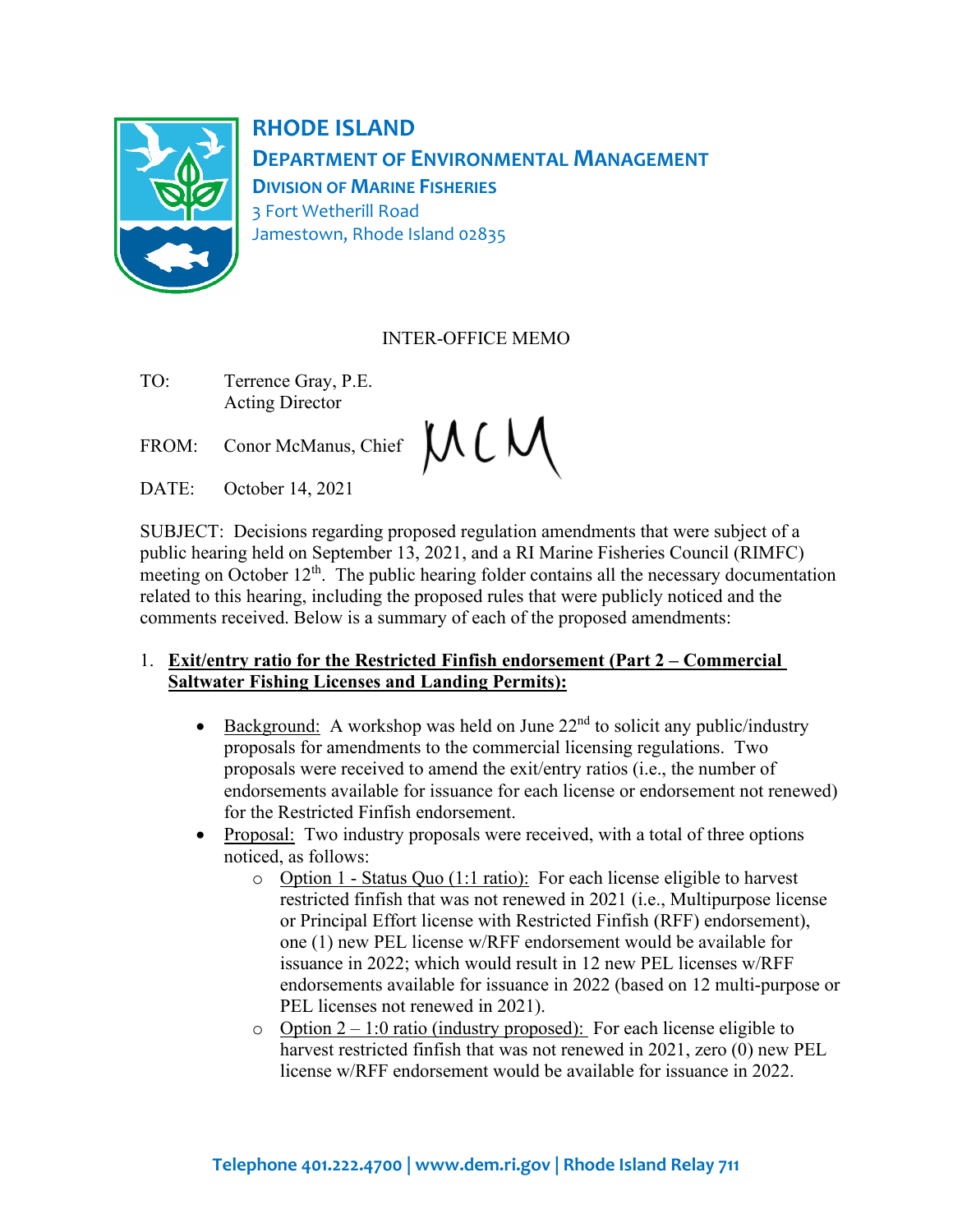- o Option  $3 1:2$  ratio (industry proposed): For each license eligible to harvest restricted finfish that was not renewed in 2021, two (2) new PEL license w/RFF endorsement would be available for issuance in 2022; which would result in 24 new PEL licenses w/RFF endorsements available for issuance in 2022.
- Public comments:
	- o A. Lotz: In support of option 1, status quo.
	- o D. Sheehan: In support of option 1, status quo.
	- o D. Grachek: In support of option 3.
	- o J. Boyd: In support of either option 1 or option 3; does not support option 2.
	- o K. Almeida: In support of option 2.
	- o F. Mattera (representing Commercial Fisheries Center of RI):<br>
	 $\approx 40\%$  of membership respondents in support of option
		- $\approx$  40% of membership respondents in support of option 1, status quo;
		- $\approx$  30% of membership respondents in support of option 2;
		- $\approx 30\%$  of membership respondents in support of option 3.
	- o F. Mattera (representing himself): In support of option 3
- RIMFC: 6 0 to recommend Option 3.
- Marine Fisheries: The Division remains neutral regarding exit/entry ratios for restricted endorsements providing there is no impact to the Division's ability to manage quota. The Division conveyed to the RIMFC that the fate of the current aggregate pilot program could impact future harvest and quota utilization rates, and also acknowledged other sources of uncertainty (e.g. increase in black sea bass quota).

## 2. **Proposed amendments to Floating Fish Trap regulations (Part 6 – General Equipment Provisions):**

- Background: The Division determined that current regulations do not adequately address a process for the issuance of a new floating fish trap (FFT) permit in instances where a currently held permit expires or is revoked and thus available for re-issuance.
- Proposal: Division proposal to establish an administrative and priority process for the re-issuance of new permits when a site(s) becomes available; and to also provide for re-organization of the section for improved clarity of rule (nonsubstantive changes).
- Public comments: No comments received.
- RIMFC:  $6 0$  in support of adopting the rule as proposed.
- Marine Fisheries: In support of amending as proposed.

## 3. **Shellfish harvest schedules in Greenwich Bay, Bristol Harbor, and Bissel Cove/Fox Island Shellfish Management Areas (Part 4 – Shellfish):**

• Background: The Council's Shellfish Advisory Panel (SAP) met on October 6<sup>th</sup> and recommended adoption of a December 2021 harvest schedule for the

# **Telephone 401.222.4700 | www.dem.ri.gov | Rhode Island Relay 711**